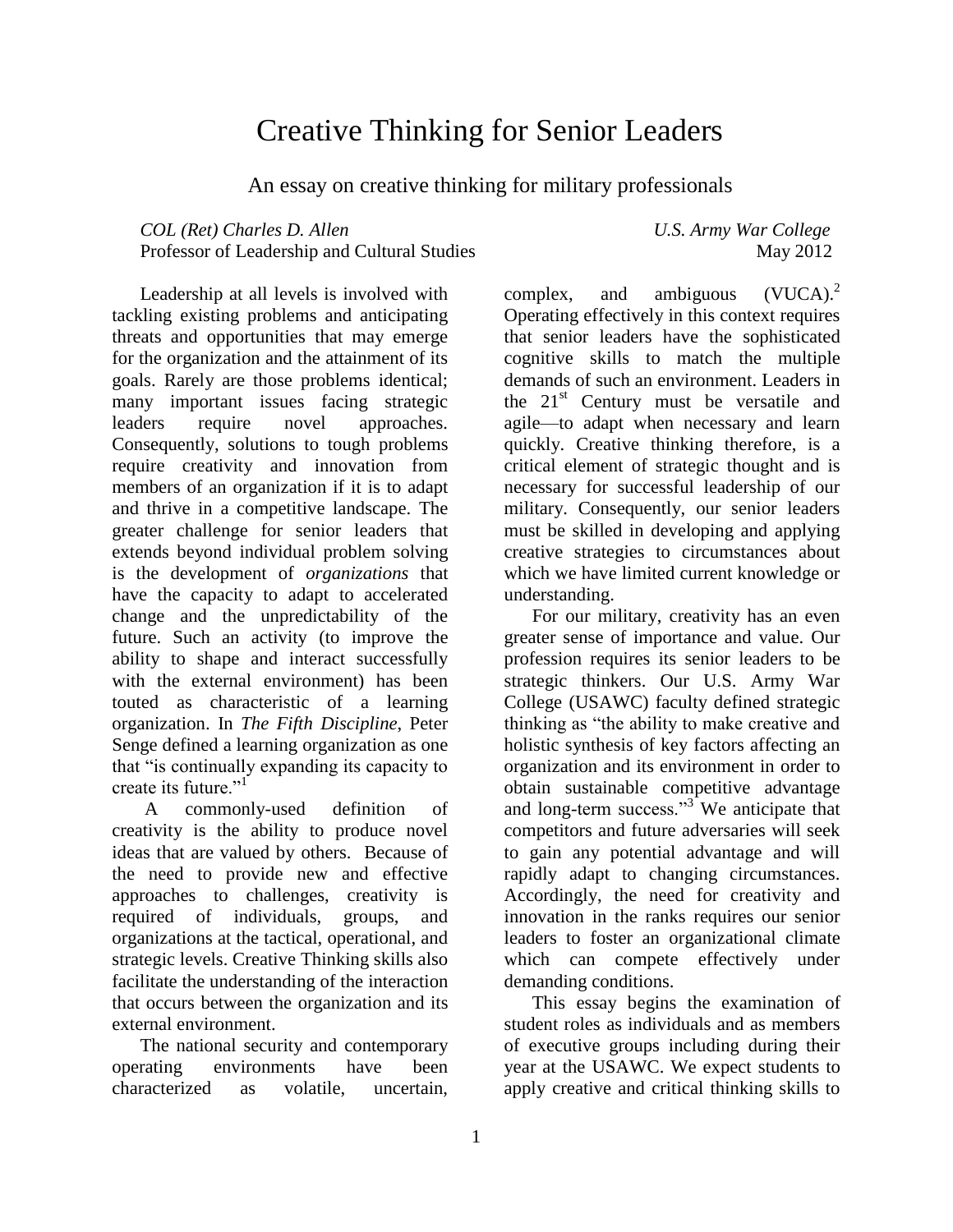the myriad scenarios they will face during the academic year. 4 Through a presentation of foundational concepts of creativity and then addressing individual creativity and group dynamics, we hope to increase awareness of how individual preferences and creative style may help or hinder contributions to group efforts. We will also review functions that are characteristic of effective groups and processes that support group creativity and innovation. To that end, the goal is to enhance student learning and increase their effectiveness as strategic thinkers during this year and beyond.

Throughout this curriculum, we operate under the premise that the individual attributes and skills that USAWC students possess have served them well in past assignments and will also be valuable in the future. However, we caution the students to remember that they are now at the position where those skills, while necessary, may be insufficient. Executive coach, Marshall Goldsmith offered that "what got you here, won't get you there."<sup>5</sup> The attainment of new skills and competencies, specifically in individual creativity and maintaining a creative climate, are required for success at the senior levels of our institutions.

We hold the following assumptions:

- Everyone is creative
- Everyone is motivated to solve problems, hence seeks to be more creative and effective
- There are processes that can improve individual and group creativity
- Creativity is absolutely essential for effective leadership of organizations.
- Organizational processes that support creativity lead to better longterm performance.

# **Foundational Concepts**

# *Barriers to Creativity*

Given that creativity and innovation is so desired, why is it that they seem to be such rare commodities? Roger Von Oech tells us there are several attitudes that serve as barriers to creativity that he labels as "mental locks."<sup>6</sup> These attitudes are mostly developed through social interaction with others and the requirement to fill the roles we have been assigned. To fulfill our need to belong, we choose not to be different so practicality and conformity take precedent. As adults, we marvel at the creativity exhibited by children, but within our education system, we stress "rational," linear, and standardized approaches that provide rules for everything. We emphasize that problem solving is serious business and thus requires somber effort. We seek to minimize deviations and errors by following set procedures in the quest for the optimal "right" answer. Wrong or just-good-enough solutions are viewed with disdain. In *A Whole New Mind,* Dan Pink asserted that this predominantly left-brain thinking (seeking rational, systemic, and predictable patterns), characteristic of the United States in the  $20<sup>th</sup>$  Century, is no longer sufficient in this new century.<sup>7</sup> We also have become victims of our own achievements as individuals and within organizations so we default to ways of thinking and acting that have made us successful in the past.

Some who have studied military innovation suggest that the culture of the United States military over the last halfcentury reflects these same attitudes and that the Army is not a learning organization. $8$ Clearly, battlefield requirements have driven tactical innovation within operational units, some of which have compelled changes in the institutional force. However, the military's use of standard operating procedures (SOPs), regulations, and doctrine are designed to provide control over how people and organizations behave without tolerating departures from the "tried and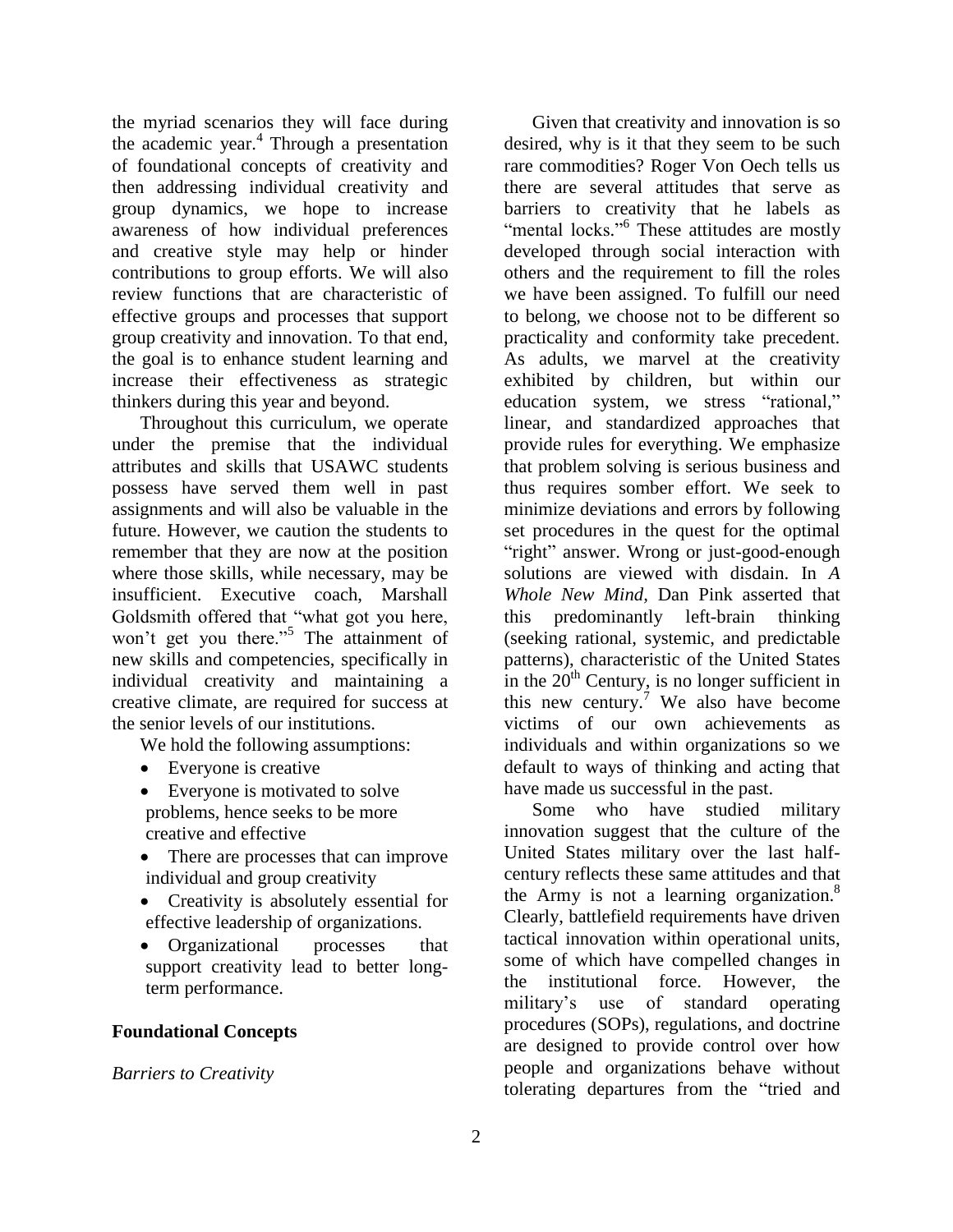true." Military training curriculums often follow very structured programs of instruction (POIs) to teach specific knowledge and competencies—what to think and how to react to situations.

Other observers further assert that the Army's personnel selection and promotion process results in senior leaders who are limited in their ability to think or act "outof-the-box.‖ Consider the fact that the majority of U.S. Army War College students have a Myers Briggs Type Indicator profile of STJ. But you should also consider that, at the individual level, historically almost 70% of the students have a Sensing preference, over 80% have a Thinking preference, and 70% have a Judging preference. Contrast this with the profile types where creative individuals tend to be more intuitive ("N") rather than sensing ("S"), more thinking ("T") rather than feeling ("F"), and more perceiving ("P") rather than judging  $(TJ')$ . While the MBTI type profile is not predictive in all situations, it does inform how most Army senior leaders *prefer* to act in stressful conditions.

## *What is Creativity and when it is needed?*

Creativity is the ability to develop new ideas and concepts that are effective in resolving situations at hand. You may have noticed that I did not say "solve a problem." Creativity is as much about observing both the internal and external environment to identify and define problems as it is about problem solving. Particularly at the strategic level, we must be sensitive to how we even *define* problems since very often, the specificity or breadth of the problem statement will limit the generation of viable solutions. The terms "novelty," "quality," and "appropriateness" are commonly used in definitions of creativity. These terms apply equally to problem definition as well as to the other components of decision making processes (developing alternatives, etc.).

To help us understand when to use creative problem solving, Puccio, Murdock, and Mance offer, in *Creative Leadership,* that effective problem-solving depends on the nature of the problem and the approach (see Figure 1).<sup>10</sup> It is essential for leaders to determine the nature of the problem and well as an appropriate approach to address the problem.



Some situations are routine and have well-defined solution sets. This type of problem is close-ended where a systemic process (i.e., following an algorithm) achieves the best or accepted solution. If the approach to the problem is proactive and forward thinking then the situation is classified as requiring **maintenance**. Changing the engine oil of your car every 3000 miles to assure reliable transportation is a routine action and a proactive measure. If there is a need to respond to an undesirable state for which there is a known remedy, then the action is **formulaic**. Adding a quart of oil when the oil pressure light comes on should correct the situation and be expected to cause the light to extinguish.

For open-ended problems that do not have set procedures to address situations or commonly accepted solutions, we appeal to heuristics or "rules of thumb" for resolution. In cases where the resulting circumstance is unforeseen, the approach is reactive and we are faced with a **predicament**—a problem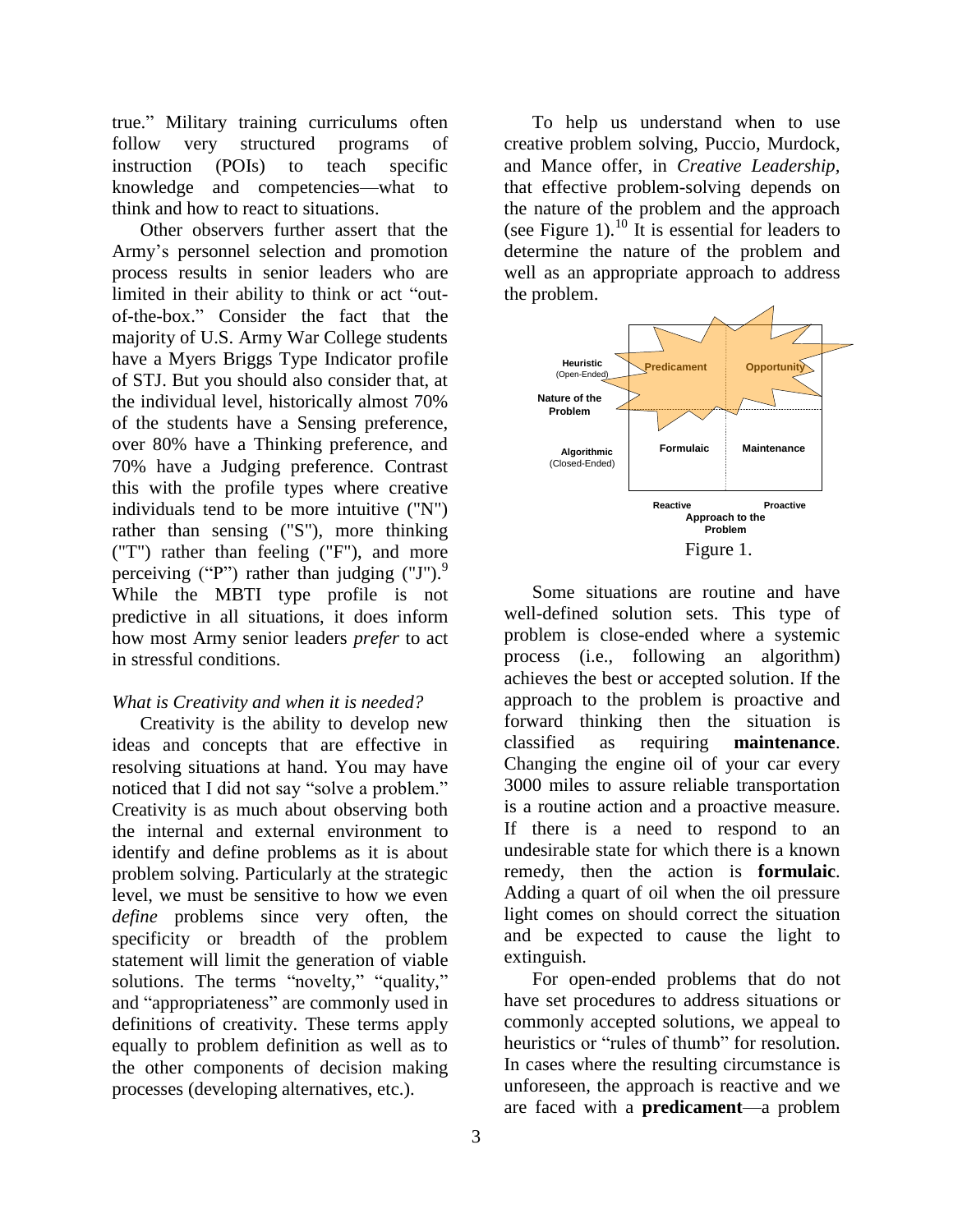to be solved. Such a condition exists when your car stops for no apparent reason and you are unable to get it started again. Your response may be to check for a loose connection at the battery terminal since you recall that was the case the last time it happened. For the proactive approach, the problem-solver sees potential for improvement and frames the situation as an **opportunity**. Joining a commuting network (e.g., Slug lines in the D.C. area) that shares rides and thereby, eliminates the need for a privately-owned car for local transportation is an innovative approach. Creative thinking and problem solving is most valuable for open-ended problems over those that are close-ended with routine solutions.

These points can be also illustrated using a personal health and fitness metaphor. Proper nutrition and exercise is a proactive way to maintain individual health and fitness. To recover from unwanted weight gain after the holidays, dieting and increased exercise are accepted formulaic responses i.e., eat less and sweat more. If one suffers from unexplained muscle pains and lethargy, then that is a predicament to be addressed by exploring the potential causes that affect health. Looking beyond the purely physical aspects, such as taking an opportunity to participate in a spiritual program is a proactive approach to health and fitness trying something new and non-traditional.

As we learn what works by creatively addressing situations, it is desirable to move problems from open-ended to close-ended ones with routine actions that provide acceptable solutions. This frees us to apply our creative energies to new circumstances and wrestle with tough issues. As you may have experienced, creative thinking may not come naturally and is hard work. As a senior leader, one of your value-added functions is looking forward to creating or seizing opportunities and to focus efforts towards overcoming challenges. Perhaps the most

challenging aspect of senior leadership is building a creative climate of openness and flexibility in an inherently bureaucratic organization that seeks optimization through control.

# *Creativity as a process*

Creative Thinking is a cognitive process that supports divergent and convergent aspects of problem-solving and decisionmaking. Thinking creatively provides a means to identify that a problem exists and, therefore, helps with problem definition. It also gives rise to the generation of multiple alternatives and a range of options in this divergent component. Through the application of critical (convergent) thinking, the alternatives are analyzed and judged for effectiveness and appropriateness in solving the problem. The convergence on the problem solution results in a decision for implementation. However, our predilection for quick answers and easy solutions hinders the process of divergent and convergent thinking.

As Figure 2 depicts, when faced with a challenging situation individuals and organizations limit themselves to what they know—the comfortableness with the area of familiarity.<sup>11</sup> We are self-constrained in generating ideas and options, and impose boundaries on the solution sets. Our challenge is to push outward from our comfort zone and enter the area of discovery. This expansion to the areas of discovery is particularly important for military officers who are often rewarded for "making decisions and getting on with it." While the divergent nature of creative problem-solving requires additional time, the value is that it encourages greater exploration of concerns and issues, unconventional problem identification, and "non-standard" alternatives.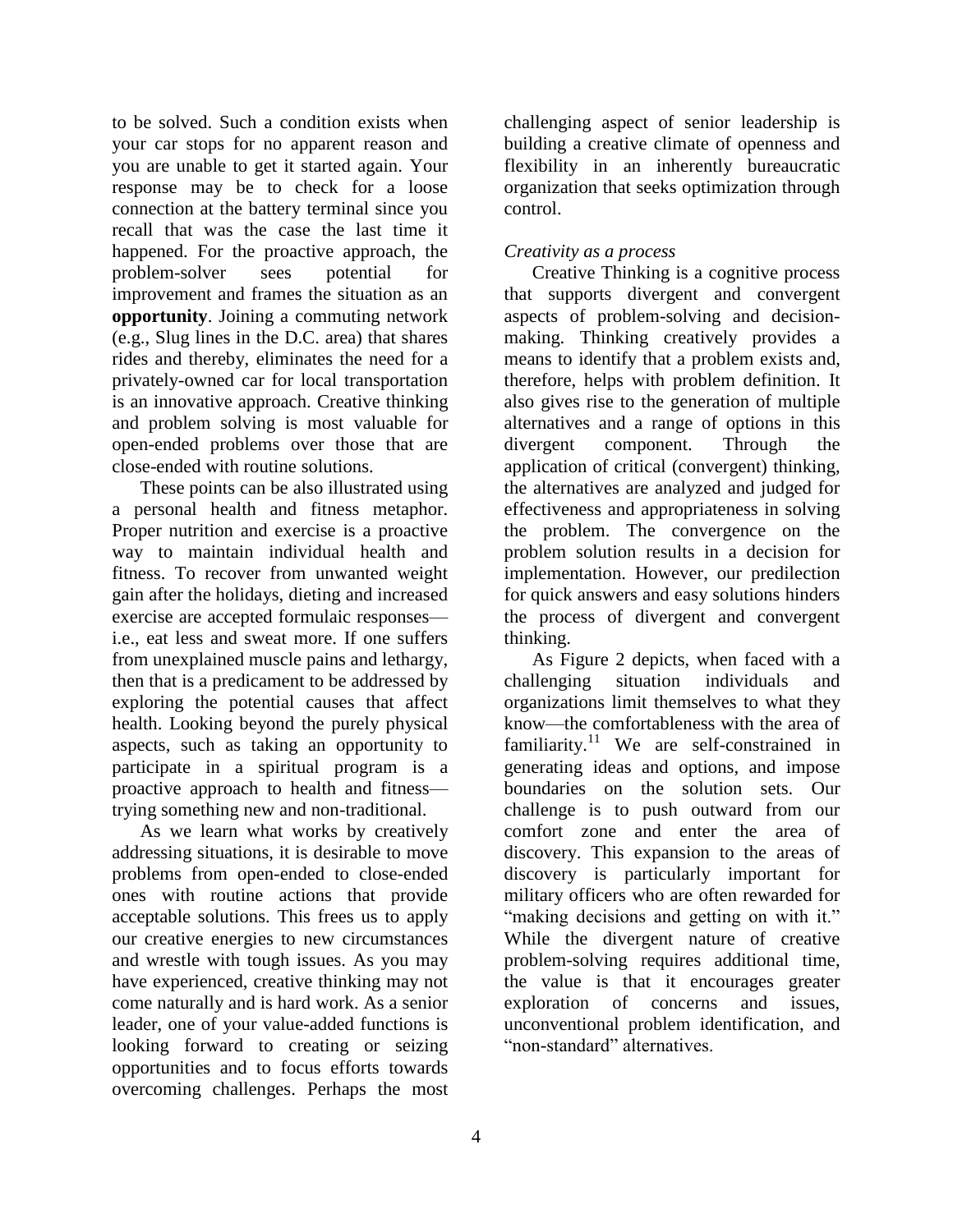

#### **Individual preferences and creative style**

Research on creativity has revealed many attributes and competencies that are recurrent in individuals and organizations that are generally perceived as innovators. Diane Halpern in, *Thought and Knowledge*, presented the following as key elements of creative thinking:<sup>12</sup>

- Stretching and rejecting paradigms
- Problem finding
- Selecting relevant information
- Generation, exploration, and evaluation
- Insight and incubation
- Analogical thinking (lateral versus vertical)

USAWC course exercises serve to reveal personal factors related to creativity that are posited by Teresa Amabile in *Creativity in Context*. <sup>13</sup> The Amabile model of creativity presents a framework composed of task motivation, domain-relevant skills, and creativity-relevant processes. Presumably, USAWC students display a high degree of motivation to complete tasks based on the competitive nature of the individual or just a desire to fulfill the expectations of the instructor. The breadth of knowledge and experience base is another important factor in the type of solution presented. The more

innovative solutions seem to be extracted from other domains. The ambiguity with the instructions and the inability to ask questions can be frustrating for some, but for others, it opens the door of possibilities. However, under these conditions, there is an opportunity to be foolish, have fun, and take risk in a non-threatening environment.

Throughout their careers, U.S. military officers have undergone a number of assessments that were intended to increase self-awareness and identify areas of strength and those areas for improvement. Our students have the opportunity to participate in the USAWC Leader Feedback Program (LFP) where they are administered a series of personality and behavioral assessments in a number of areas that we hold are important for success at the levels of senior leadership. Participants receive individual feedback on the results–feedback that highlights the complex interaction between leadership, health, and fitness at the strategic level.

The LFP uses a battery of assessment tools to enhance student self-awareness of their leadership style and behavior, including a 360-degree strategic leader behavior assessment, a detailed personality measure (the NEO PI-R), and a team roles measure. Also included are the results of the Myers Briggs Type Instrument (MBTI). The detailed, comprehensive feedback provided by trained staff addresses the concept of creativity in several ways, including behavioral feedback on encouraging and responding to change; detailed personality facets of openness to change, flexibility, and imagination; and team roles components of developing and implementing new ideas. Given the specific details associated with this process (and their unique outcomes), we strongly encourage each student participate in the LFP process. Moreover, because the details associated with such feedback are greatly individualized, it is necessary to take a broader look at the relationship between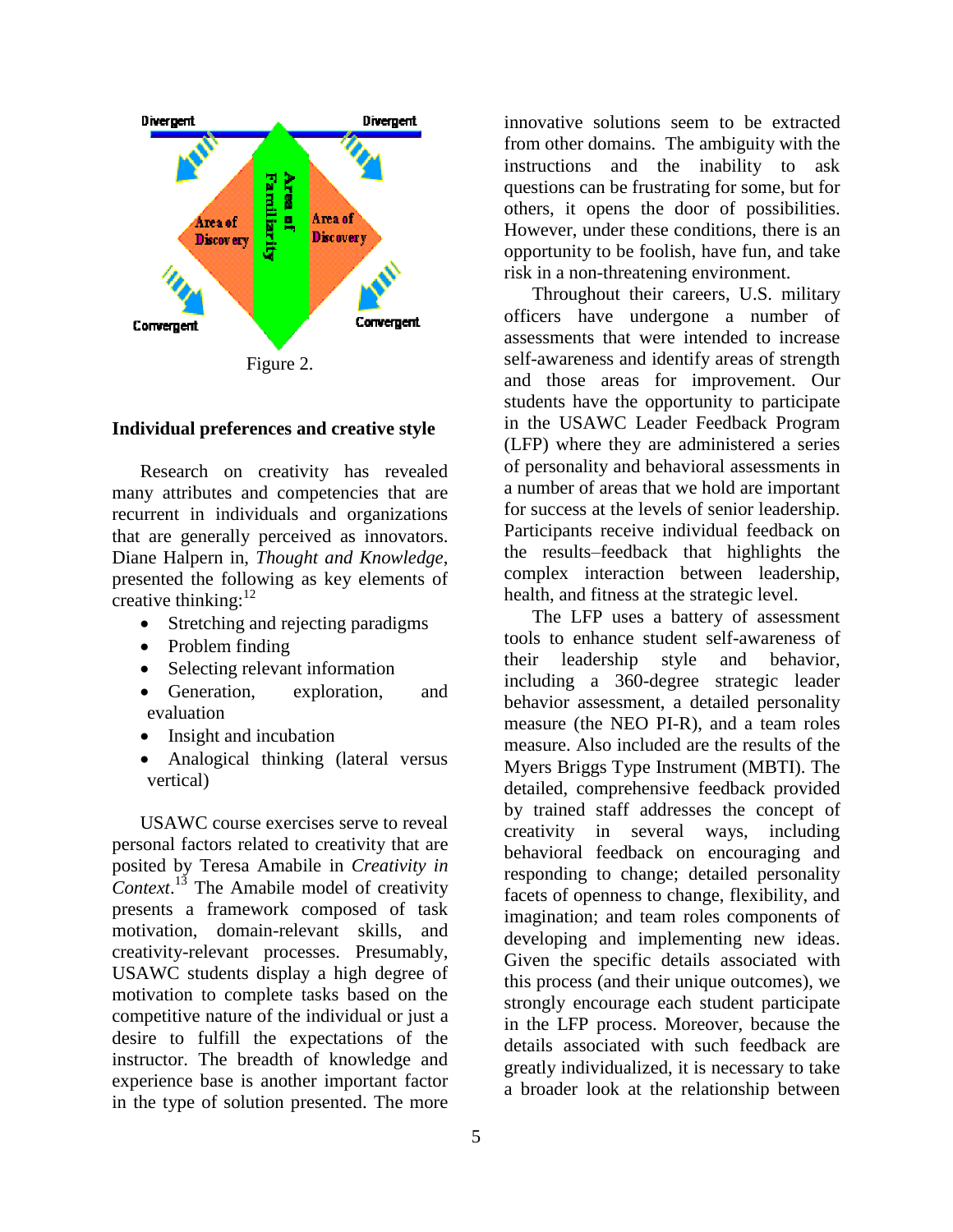personality and creativity by focusing on a more course-grained personality measure: the MBTI.

The MBTI has four factors that help describe an individual's creative style: 1) where you draw your energy, 2) how you gather information about the world, 3) how you prefer to make decisions, and 4) how you organize your life.<sup>14</sup> The USAWC offers a very informative and entertaining lecture by a noted MBTI expert that illustrates the profile archetypes, but more importantly, it provides insights on how individuals approach creativity. The stereotypical USAWC student with an ESTJ or ISTJ profile, (typically, greater than 50% of USAWC students, as discussed earlier) may feel that s/he is not that creative but rather, an *efficient* problem solver.



Kroeger presents the "Z-Problem" Solving Model" (Figure 3) suggesting that individuals in groups can use their multiple profiles to effectively solve problems. <sup>15</sup> The Sensors of the group look at facts and details. Intuitives can employ their imagination to brainstorm various alternatives. Thinkers excel at objective analysis and consideration of consequences. In conjunction, the Feelers can evaluate with their unique insight how the proposed solution may affect others. In the end, all of these preferences bring a unique and valuable perspective to the problem-solving process. It is the strategic leader's role to integrate these multiple perspectives so that the better decisions are made for the organization.

6

While people often work effectively outside of their preferences, it is easy to imagine that preferences, whether measured by MBTI or other instruments, have implications for how individuals approach creativity. Introverts may have a hard time brainstorming in a group setting. SJs may focus on collecting data from reliable sources and then making lists of solution sets, quickly dismissing non-standard actions and recommendations as "unfeasible." Innovators may tend to start with a blank sheet of paper and re-define the problem in complex abstractions. In any case, there are strengths for each profile and areas for improvement that can enhance creativity. Specific techniques are presented by Halpern to further develop individual creative skills.<sup>16</sup>

## **Individual and team roles**

To overcome some of the barriers to creativity that individuals naturally possess, Von Oech presents four roles—Explorer, Artist, Judge, and Warrior as essential for developing, selecting, and implementing creative solutions to problems.<sup>17</sup> Individuals must consciously assume these roles as appropriate and address the obstacles of personal preferences.

The Explorer is a seeker of information from several sources, always on the lookout for something new and interesting. It is this role that collects information, asks questions, and is always on the prowl. The Artist is the creator that is able to piece together existing ideas in new combinations or to generate new ideas. The Artist is the experimenter who is willing to try out concepts, is willing to fail, and is willing to try again in order to learn from the experience. The Judge applies analysis and evaluation to the ideas in order to decide which problem solution to pursue. This is a role for which many of us have been trained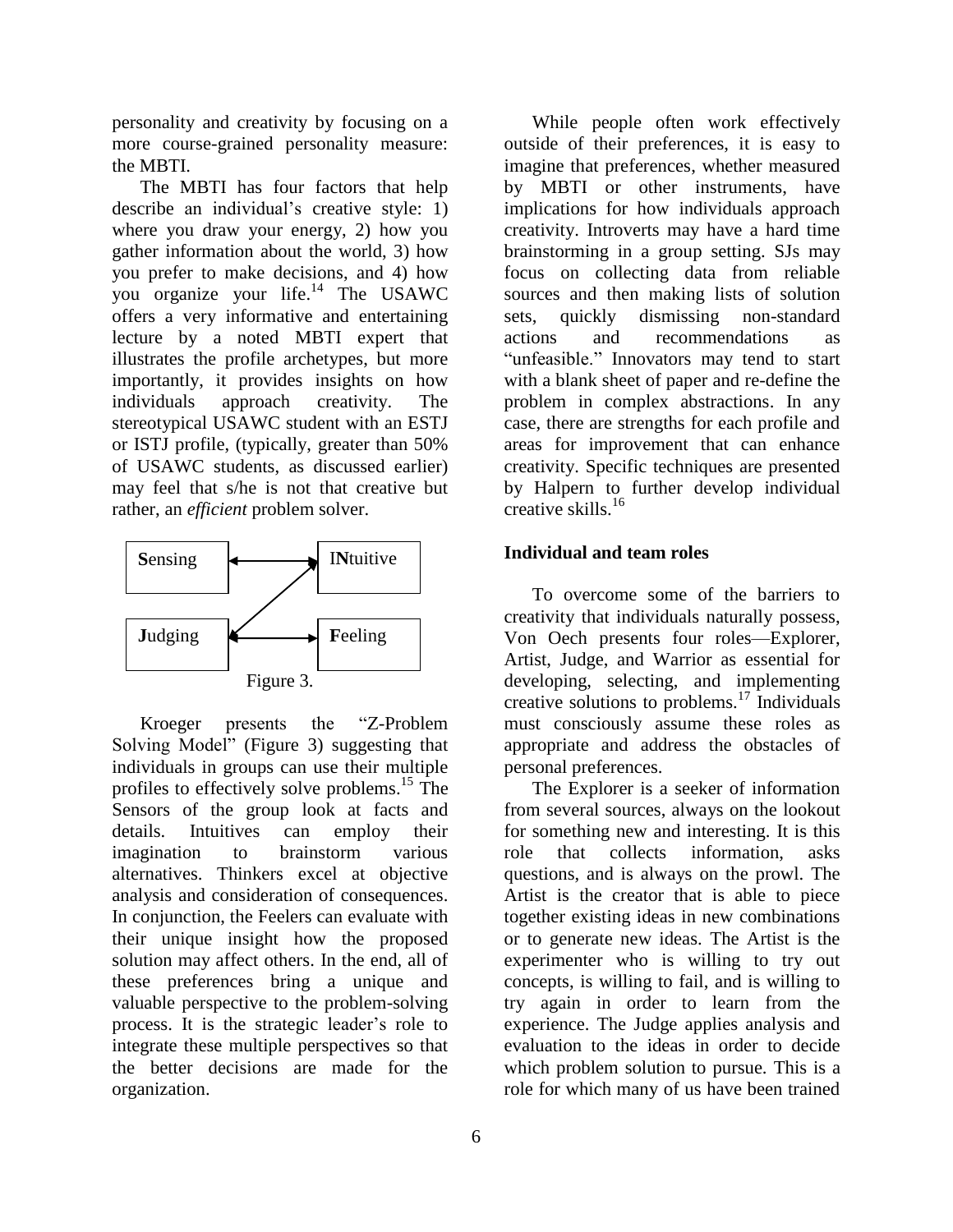and quickly move to—gather the data, assess, decide quickly, and then act is our model of a military leader. But it is also the *third* step in the process; one challenge for successful strategic leaders is to devote time to the specific consideration of the first two roles (Explorer and Artist).

Finally, the Warrior is the implementer of the solution. Through perseverance, passion, and the influence of others, the Warrior is able to follow a plan through to its fruition. This role is the one that military members are the most comfortable with the focus is directed toward accomplishing the mission and overcoming any and all obstacles. In order to be effective creative problem solvers, the mantels of each of these four roles should be worn.

Other authors present various categories of roles that support creative thinking and use similar concepts. In so doing, the use of a framework can foster collaboration among individuals, increase productivity of groups, and increase creativity and innovation within organizations.

Consider the following. In a problemsolving team, there are two fundamental challenges: managing the team and solving the problem. If leaders fail to understand their own perspectives, as well as the individual and team processes involved, they will never get past focusing efforts on the team dynamics. Understanding and managing the team is a prerequisite for the team's ability to most effectively solve the problem. This discussion provides insight into the process of managing the team. However, the importance of the interpersonal dynamics for creative problem-solving demands more on the subject.

One of the instruments of the LFP requires students to describe how they have functioned in the past within a team or group setting. Belbin identified eight team roles or functions that should be accomplished for effective team performance.<sup>18</sup> The functions that members fulfill within groups are listed below with short descriptors:

- Generate and provide new ideas (innovative, with a vision for the future; creative)
- Serve as a catalyst for group action (inquisitive, extroverted; like to build on the ideas of others)
- Be practical (reliable and conservative; realist that gets work done)
- Be the driving force (dominant, authoritative, decisive; driving toward objectives)
- Be supportive of group members (sympathetic, considerate; draw upon the best from others)
- Consult with others (even-tempered team players)
- Be a critical judge (calm critic; source of quality control), and
- Detail type (meticulous with detail, orderly, possibly compulsive)

One has probably noticed that some of the attributes from the MBTI and the LFP are used to describe the contribution of individuals to team efforts. Providing new ideas is important for the team to consider while the other members attempt to modify existing processes to solve novel problems. The MBTI Extrovert provides the spark that serves as the catalyst for team action. Von Oech's Warrior is decisive and pushes the team to accomplish its goals. The MBTI Feeler is aware of the importance of interpersonal relationships and can help Von Oech's Judge in selecting a solution.

The point is that individual preferences affect the roles that we prefer within groups so we should be aware of their potential impact. While the Leader Feedback Program will provide feedback on each of the eight roles, a modified version of this measure, titled the Adaptability Portfolio, selects three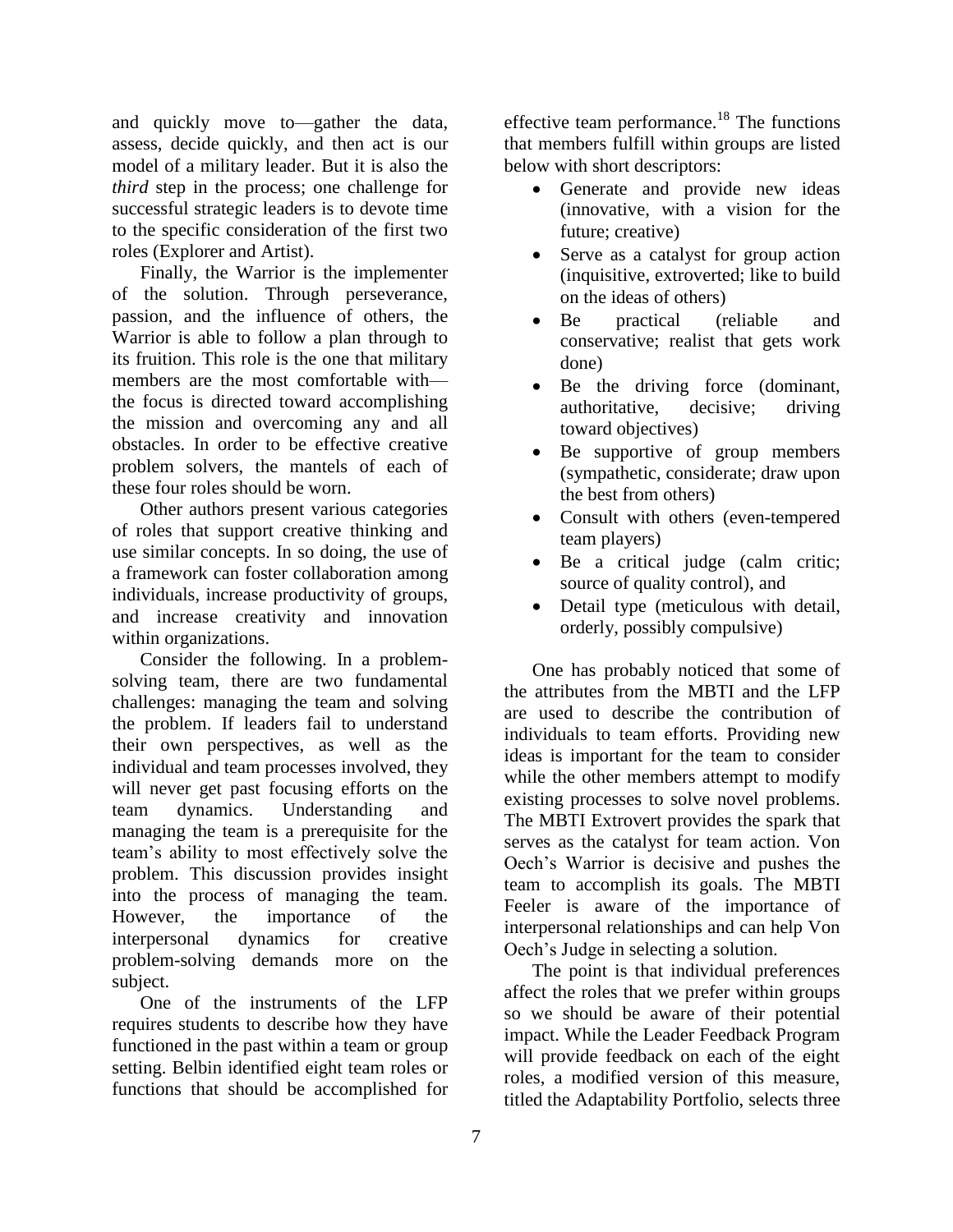roles most closely related to openness and creativity: Catalyst, Driving, and New Ideas. Feedback derived from the Adaptability Portfolio provides insight on the preferred roles as members of a problem-solving team and the implications of those roles. Awareness also informs us that we may have to assume certain roles even though they may be out of our comfort zone in order to support team creativity and performance.

## **Processes for group creativity**

Research by Taggar identified specific individual factors that are important in determining group creativity. <sup>19</sup> The premise is that individuals with their personality preferences and abilities can behave in a manner that contributes to the creativity of the group when the appropriate team processes are in place. There are three main categories that seem to influence group creativity: task motivation, creativityrelevant processes, and team creativityrelevant processes.

**Task motivation** focuses on two areas: commitment of individual members to the team, and focus of the members on the task at hand. Motivated members accept the goals and norms of the team and direct their energies to accomplishing the task.

There are certain processes at the individual level that reflect the behavior of group members and that are relevant to generating creative ideas. Taggar referred to these as **creativity-relevant processes**. These are:

- Individual preparation
- Openness to new ideas and the
- Synthesis of the ideas of the team,
- Establishing personal goals
- Development of a strategy to achieve the team goals, and

 Active participation by individual members of the teams.

As we saw in Belbin's team roles, individual behaviors must align with the required functions for effective group performance.

There are also several processes that are important for generating ideas and solving problems. Taggar designated these as **team creativity-relevant processes** where the interactions among the team's members support the application of individual creative resources and result in creative group performance:

- Team Citizenship
- Performance Management
- Effective Communication
- Involving Others
- Providing Feedback
- Conflict Management

The main processes for effective and innovative groups involve communication of goals and expected behaviors, coordination of the activities and contributions of members, and the handling of conflict.

There must be a process to allow for effective communication that enables other members to contribute ideas, to listen to the ideas of others, and to maintain supportive relationships within the team. Individuals must feel that they are contributing members of the team and are therefore valued citizens. There must be a mechanism to monitor the performance of the task and the adherence to established milestones.

Given the interdependent nature of groups, there must be coordination among the members of the team that ensures the involvement of others and encourages input from all members of the team. There should also be a shared responsibility of providing feedback to others. This feedback should be both positive and negative in order to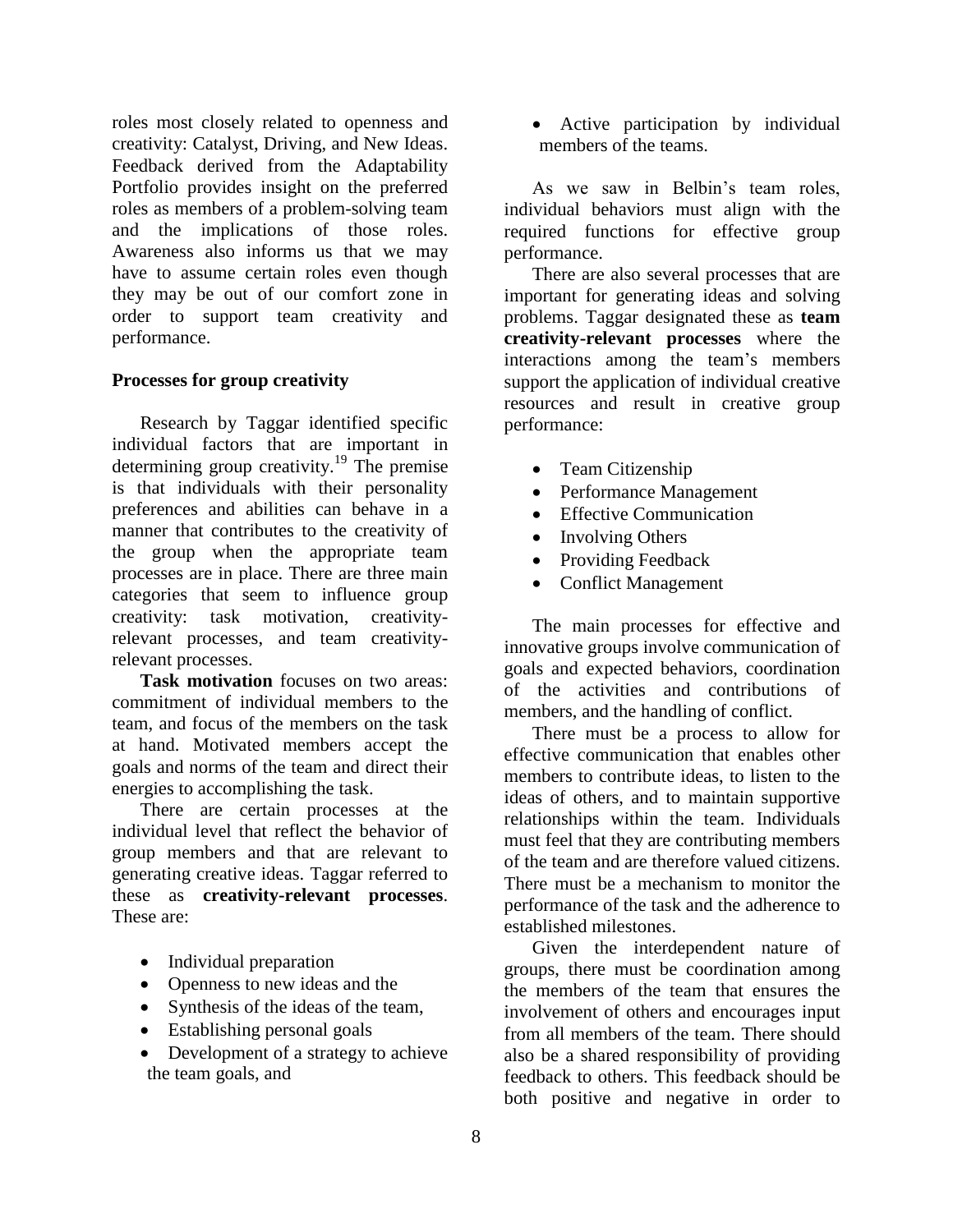provide a critical assessment of ideas. We see that high-performing groups are selfmonitoring—they actively seek information about their performance and undertake their own actions to better achieve team goals.

Another important process is the handling of conflict. Members must appropriately react to conflict and be willing to address conflict when necessary. They must understand that some degree of conflict is helpful, but should also be aware of how to avoid, or diffuse potentially disruptive conflict.

In summary, Taggar's research found that there is a relationship between individual attributes, the behavior of individuals within groups, and the creativity of groups. What we see is that given the abilities and skills of individual members, the effective use of the specific processes will support group creativity. Individuals that function as viable members of the group can contribute creative ideas in conjunction with and in support of others. They must prepare for the task and feel like citizens who have responsibilities to the group. They must be willing to listen to and synthesize the ideas of others. They must have set goals that they are motivated to attain and they must participate in the creative endeavors. When individuals function as members of a team, we find that Taggar's processes are helpful in supporting creativity. When groups consciously think about and apply these processes, they tend to be more creative and innovative.

# **Conclusion**

So what does this have to do with our students' creativity and leadership? Personal skills and preferences will influence creative style. The MBTI assessments should not be a surprise—the data comes from the person completing the instrument. The same applies to the Team Roles assessment and the Adaptability Portfolio that students receive with their LFP counseling. The assessments provide a self-awareness of their comfort zones and how they prefer to behave in groups. We suggest that students use that information to manage themselves and other members of the seminar.

During the course of this year and beyond, students will be members of groups that will be presented with situations ranging from trivial to just plain hard (VUCA will reign). Each block of the core curriculum has at least one exercise that requires group work. The capstone event for the USAWC year is the Strategic Decision Making Exercise (SDME) which provides the opportunity to employ the many concepts of strategic leadership, strategy and policy formulation, and theater-level operations. The SDME will take students out of their comfort zones of experience and expertise. They will work with other students that are role playing positions in higher level staffs and agencies. The exercise will require collaboration and peer leadership to address the problems presented for resolution. So, throughout the year students are encouraged to work on developing relevant skills and overcoming personal barriers to creativity so that they will be contributing members of groups that generate novel and workable solutions to unique problems. That may mean assuming some of the functions required for effective creative problemsolving teams. The self-awareness gained through the MBTI and LFP assessments combined with the roles identified by Belbin and Von Oech can support creative pursuits as an individual and as a member of a team.

There will be ample occasion for students to practice the five discovery skills attributed to successful creative executives.<sup>20</sup> *Associating* ideas from the core courses and personal experiences facilitates connections from seeming unrelated fields. *Questioning* underlying assumptions, asking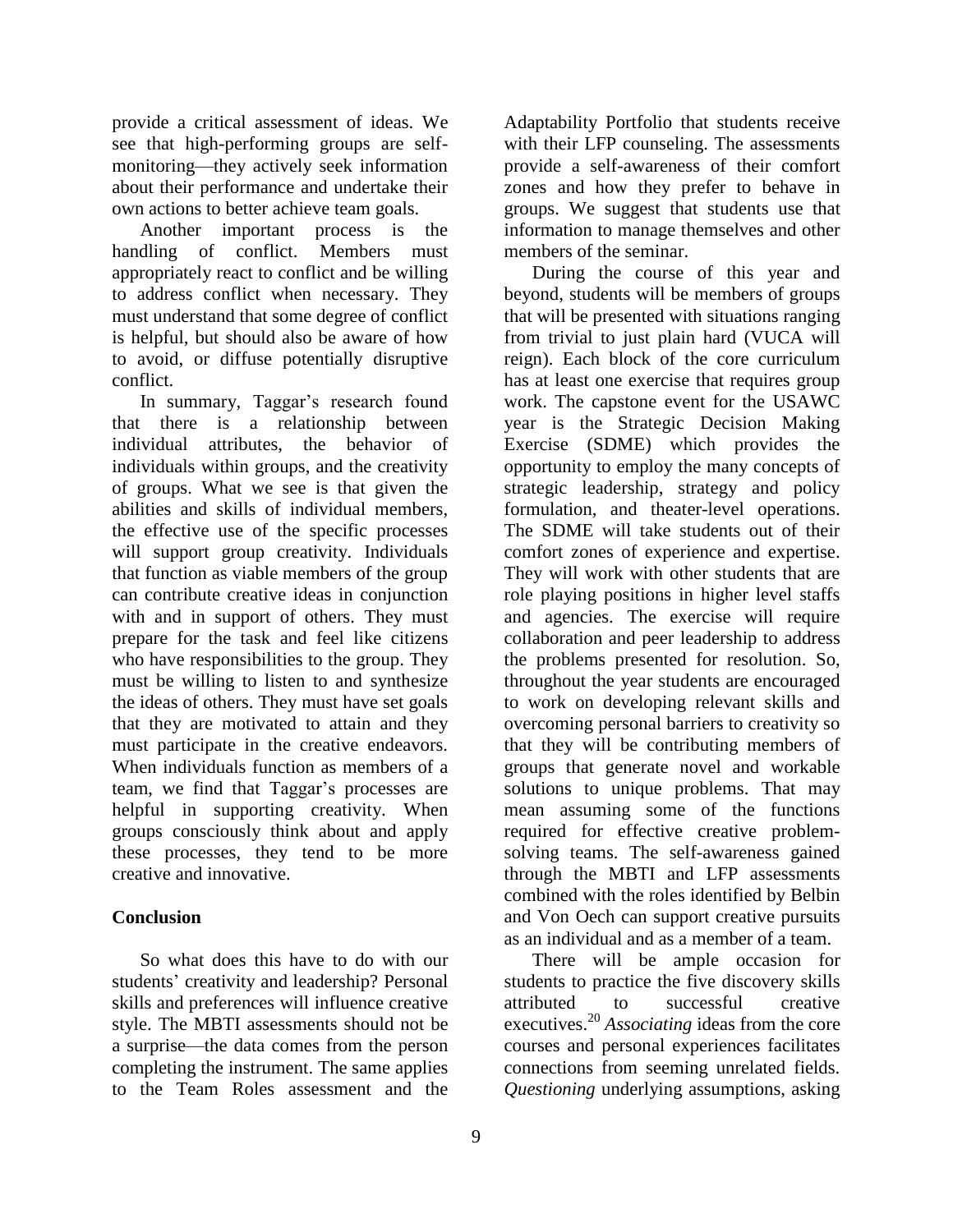"what if?" and embracing paradoxes helps to clarify core issues. *Observing* behaviors internal and external to one's own group may identify useful best practices. *Experimenting* to test ideas, concepts, and hypotheses builds personal knowledge. Finally, *networking* with diverse individuals and groups provides access to unrealized information and resources.

Being innovative requires openness to not only new ideas, but also being open to new experiences. As former Chairman, Joint Chiefs of Staff, Admiral Mike Mullen remarked about his experience in civilian business school executive program, "I learned a lot there, and one of the things I learned is that there are always ideas out there that you don't know anything about. The more senior I got over time, the more I tried to seek those areas of diverse opinion to incorporate into my own thinking in making decisions."<sup>21</sup>

When students are afforded the opportunity to lead groups, they should be aware that each individual member has a creative potential that can contribute to group success. The leader should ensure that the team functions are covered by its members and that the atmosphere within the group supports creativity. The larger issue is

that, as a senior leader in future assignments, the student will have a professional responsibility to develop innovative ethical teams and organizations. Success will belong to those who are agile and adaptive to the strategic landscape.

The processes that Taggar identified should help to monitor and manage the interactions of team members as well as those within organizations. Building an organization that is able to realize the creative potential of its individuals through their engagement with other members can result in an awesome product. This is the ultimate challenge faced by not only our USAWC students, but also the Army and Department of Defense.

Pulitzer Prize winner Thomas Friedman wrote, "the most important attribute you can have is creative imagination—the ability to be first on your block to figure out how all these enabling tools can be put together in new and exciting ways . . . . That has always been America's strength."<sup>22</sup> As future strategic leaders for America, the challenge to develop and maintain this creative strength rests with you.

# Endnotes

 $\overline{a}$ 

4 Ibid., 81-83,

<sup>&</sup>lt;sup>1</sup> Peter M. Senge, *The Fifth Discipline* (New York: Doubleday, 1990), 14.

<sup>&</sup>lt;sup>2</sup> Stephen A Shambach, editor, "The Strategic Environment," in *Strategic Leadership Primer*. Second Edition. (Carlisle Barracks, PA: U.S. Army War College, 2004), 12-14.

<sup>&</sup>lt;sup>3</sup> Charles D. Allen and Stephen J. Gerras, "Developing Creative and Critical Thinkers," *Military Review*, *(*November-December 2009), 78.

<sup>5</sup> Marshall Goldsmith and Mark Reiter, *What Got You Here Won't Get You There: How Successful People Become Even More Successful,* (New York, NY: Hyperion, 2007).

<sup>6</sup> Roger Von Oech*, A Whack on the Side of the Head*, Third edition, (New York, NY: Warner Books, 1998), 14-15.